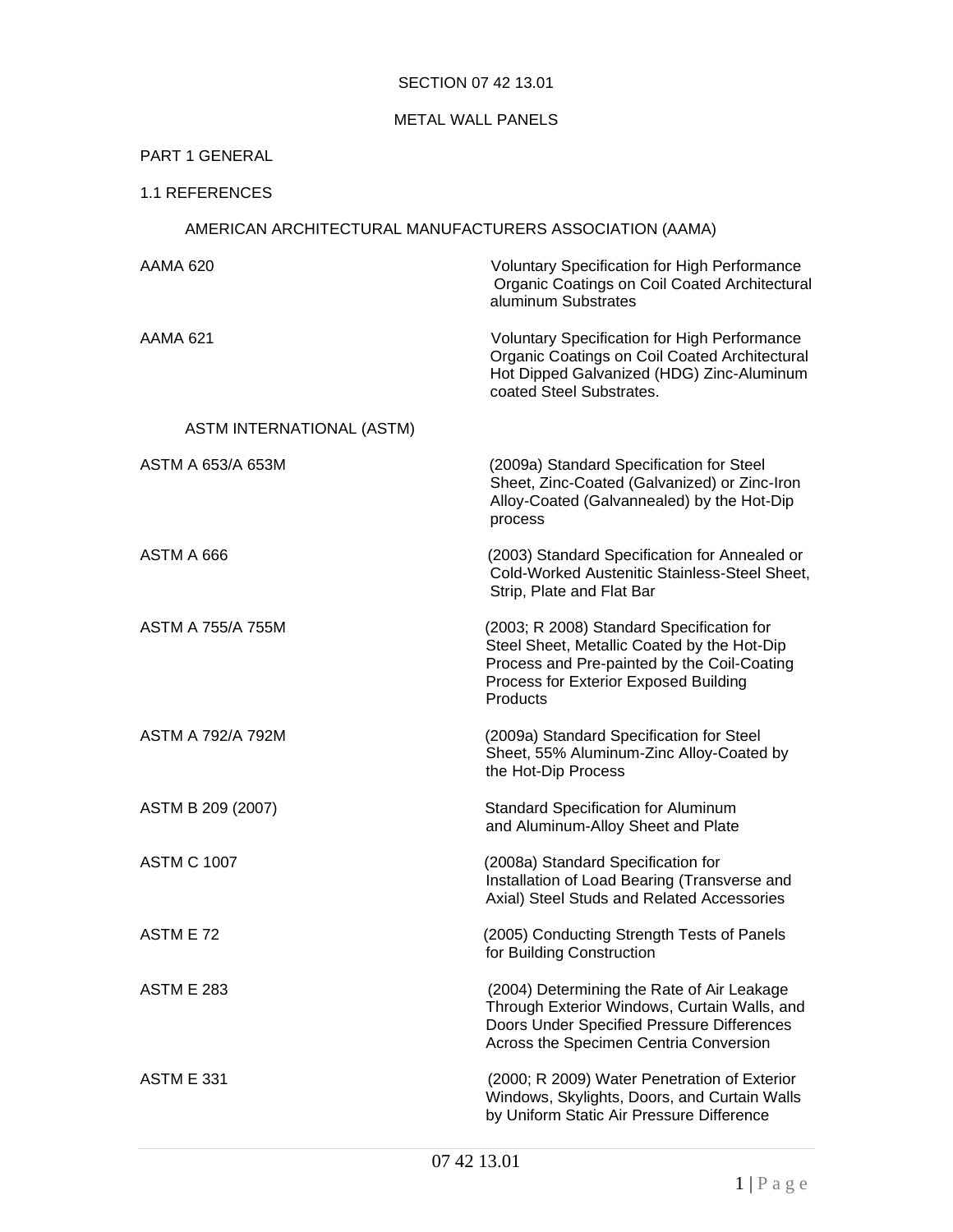### SHEET METAL AND AIR CONDITIONING CONTRACTORS' NATIONAL ASSOCIATION (SMACNA)

SMACNA 1793 (2006) Architectural Sheet Metal Manual,

Sixth Edition, Second Printing

#### 1.2 SYSTEM DESCRIPTION

Concealed fastener metal wall panels [and liner panels] as part of the assembly described below.

1.2.1 Metal Wall Panels over Insulated-Composite Backup Panel Wall System

Single-skin concealed fastener metal wall panels serving as the exterior rainscreen cladding component of a metal wall panel system that includes insulated composite metal wall backup panels specified in Division 07 Section "Insulated-Composite Metal Wall Panel Backup System." Metal wall backup panels provide thermal, air, water, and water vapor control. Metal wall panel installation specified in this Section includes secondary metal sub girt framing for panel attachment.

1.2.2 Metal Wall Panels and Metal Liner Panel Wall System

Single-skin concealed fastener metal wall panels applied as the exterior cladding over wall framing specified in [Division 05 Section "Cold-Formed Metal Framing"] [Division 13 Section "Metal Building Systems"] with board insulation and metal liner panels. Metal wall panel installation specified in this Section includes secondary metal sub girt framing for panel attachment and an interior sealed-joint metal liner panel that provides air and water vapor control.

Water-resistive barrier is provided under Division 07 Section "Weather Barriers."

1.2.3 Metal Wall Panels over Multi-Component Framed Wall System

Single-skin concealed fastener metal wall panels applied as exterior rainscreen cladding over wall framing specified in Division 05 Section "Cold-Formed Metal Framing" with exterior sheathing specified in Division 06 Section "Sheathing", an applied membrane that provides air, moisture, and water vapor control specified in Division 07 Section "Air Barriers", and insulation within the framing specified in Division 07 Section "Thermal Insulation". Metal wall panel installation specified in this Section includes [secondary metal sub girt framing and] mounting clips for panel attachment.

Air, moisture, and water vapor control membrane is provided under Division 07 Section "Air Barriers."

1.2.4 Metal Wall Panels over Outside-Insulated Framed Wall System

Single-skin concealed fastener metal wall panels applied as exterior rainscreen cladding over wall framing specified in Division 05

"Cold-Formed Metal Framing" with exterior sheathing specified in Division 06 Section Sheathing", an applied membrane that provides air, moisture, and water vapor control specified in Division 07 Section "Air Barriers", and insulation [within the framing and] applied outboard of the sheathing specified in Division 07 Section "Thermal Insulation". Metal wall panel installation specified in this Section includes [secondary metal sub girt framing and] mounting clips for panel attachment.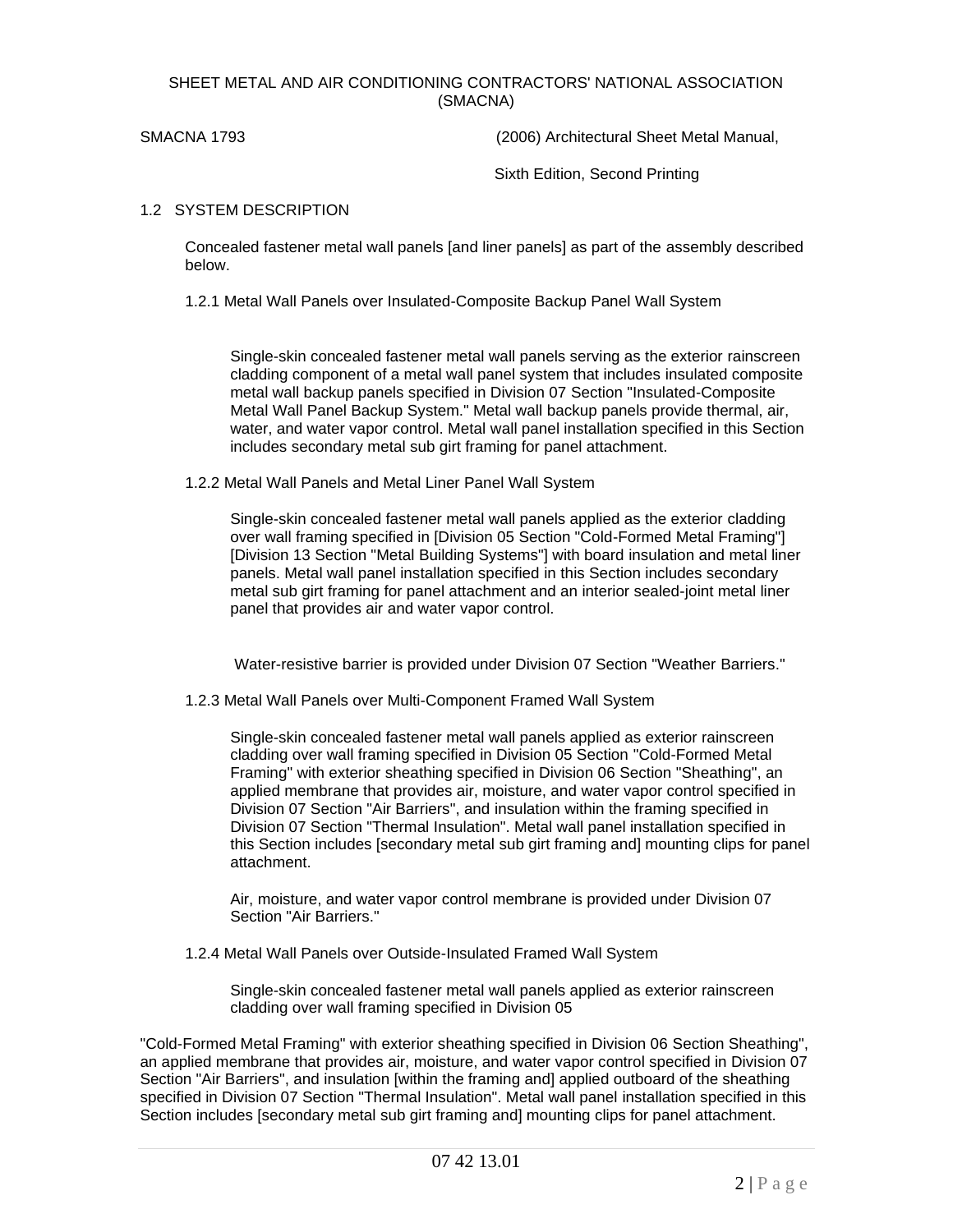1.2.5 Metal Wall Panels over Masonry Wall System

Single-skin concealed fastener metal wall panels applied as exterior rainscreen cladding over a masonry wall [and rigid board insulation] specified in Division 04 Section "Unit Masonry" and an applied membrane that provides air, moisture, and water vapor control specified in Division 07 Section "Air Barriers". Metal wall panel installation specified in this Section includes [secondary metal sub girt framing and] mounting clips for panel attachment.

1.2.6 Metal Wall Panels over Uninsulated Framed [Screen] Wall System

Single-skin concealed fastener vertical metal wall panels applied as exterior barrier cladding over wall framing specified in [Division 05 Section "Cold-Formed Metal Framing"] [Division 13 Section "Metal Building Systems"] [and water-resistive barrier specified in Division 07 Section "Weather Barriers"]. Metal wall panel installation specified in this Section includes [secondary metal sub girt framing and] mounting clips for panel attachment.

# 1.3 DEFINITIONS

1.3.1 Cradle to Cradle Certification

The Cradle-to-Cradle Certification process, administered by McDonough Braungart Design Chemistry (MBDC), www.c2ccertified.com, that evaluates materials and product ingredients and the complete formulation for human and environmental health impacts throughout its lifecycle as well as its potential for being truly recycled or safely composted.

# 1.4 PERFORMANCE REQUIREMENTS

1.4.1 General

Provide metal wall panel assemblies meeting performance requirements as determined by application of specified tests by a qualified testing agency on manufacturer's standard assemblies.

- 1.4.2 Air Infiltration
- 1.4.3 Water Penetration, Static Pressure
- 1.4.4 Structural Performance

Provide metal wall panel assemblies capable of withstanding the effects of indicated loads and stresses within limits and under conditions indicated, per ASTM E 72:

Wind Loads: Determine loads based on uniform pressure, importance factor, exposure category, and basic wind speed indicated on drawings.

Limits of Deflection: Metal wall panel assembly shall withstand scheduled wind pressure with the following allowable deflection:

Maximum allowable deflection limited to L/180 deflection of panel perimeter normal to plane of wall with no evidence of failure.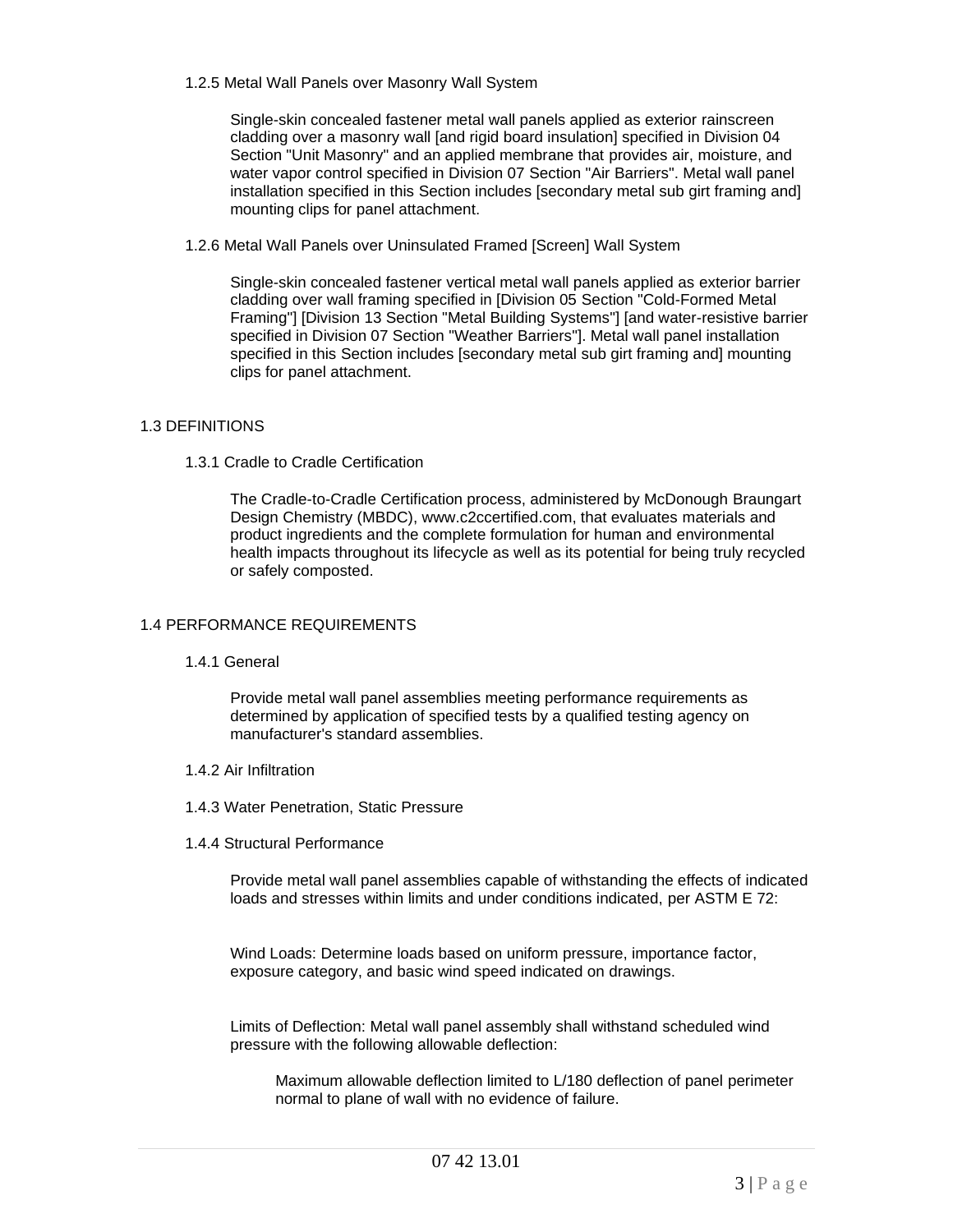Secondary Metal Framing: Design secondary metal framing for metal wall panel assembly according to AISI's "Standard for Cold-Formed Steel Framing - General Provisions."

1.4.5 Thermal Movements

Allow for thermal movements from variations in both ambient and internal temperatures. Accommodate movement of support structure caused by thermal expansion and contraction.

1.4.6 Insulation

Wall systems that incorporate foam plastic insulation must be tested by the foam plastic manufacturer in accordance with NFPA-285.

#### 1.5 SUBMITTALS

Government approval is required for submittals with a "G" designation; submittals not having a "G" designation are [for Contractor Quality Control approval.] [for information only. When used, a designation following the "G" designation identifies the office that will review the submittal for the Government.] Submit the following in accordance with Section 01 33 00

#### SUBMITTAL PROCEDURES:

SD-01 Preconstruction Submittals

Qualification of Applicator

Buy American Act Certification

Submit documentation certifying that products comply with provisions of the Buy American Act 41 U.S.C 10a - 10d.

Miami-Dade County Building Code Compliance Office: Approval Notice of Acceptance (NOA).

SD-02 Shop Drawings

Provide shop drawings prepared by manufacturer or manufacturer's authorized Installer. Include full elevations showing openings and penetrations. Include details of each condition of installation and attachment. Provide details at a minimum scale of 1-1/2-inch per foot (1:8) of all required trim and extrusions needed for a complete installation.

Indicate points of supporting structure that must coordinate with metal wall panel assembly installation.

Indicate details of fastening, including clip spacing, supported by load span tables that include an evaluation of clip and panel side joint interaction.

# SD-03 Product Data

For specified products

Include data indicating compliance with performance requirements.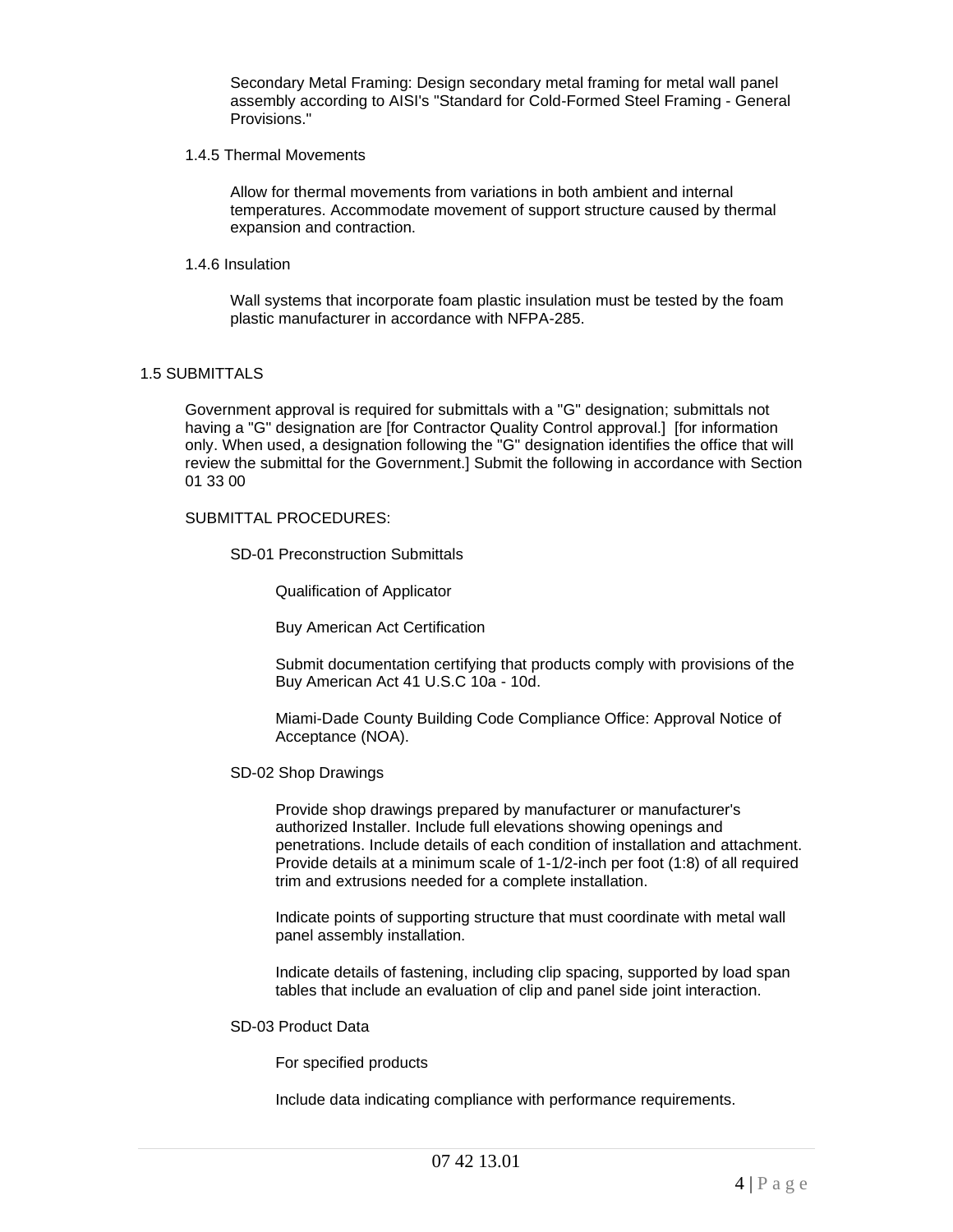LEED Submittals

Percentages by weight of post-consumer and pre-consumer recycled content.

Total weight of products provided.

Submit minimum of silver level Cradle to Cradle certification www.c2ccertified.com or a comparable independent sustainability audit acceptable to Owner that evaluates and validates materials, material reutilization/design for environment, energy use, water usage, and social responsibility of the product and manufacturing process.

SD-04 Samples

For each product specified. Provide representative color charts of manufacturer's full range of colors.

Provide (12-inch) (300 mm) section of panel(s) showing finishes.

Provide (12-inch) (300 mm) long pieces of trim pieces and other exposed components.

SD-06 Test Reports

Indicate compliance of products with requirements, from a qualified independent testing agency.

SD-11 Closeout Submittals

For Installer firm

#### 1.6 QUALITY ASSURANCE

1.6.1 Single Source

Provide metal wall panel and panel accessories from a single manufacturer.

1.6.2 Manufacturer Qualifications

Approved manufacturer listed in this Section with minimum 10 years' experience in manufacture of similar products in successful use in similar applications. Approval of Comparable Products: Submit the following in accordance with project substitution requirements, within time allowed for substitution review:

Product data, including certified independent test data indicating compliance with requirements.

Load span tables including evaluation of panel clip and panel side joint interaction.

Samples of each component.

Project references: Minimum of 5 installations not less than 5 years old, with Owner and Architect contact information.

Sample warranty.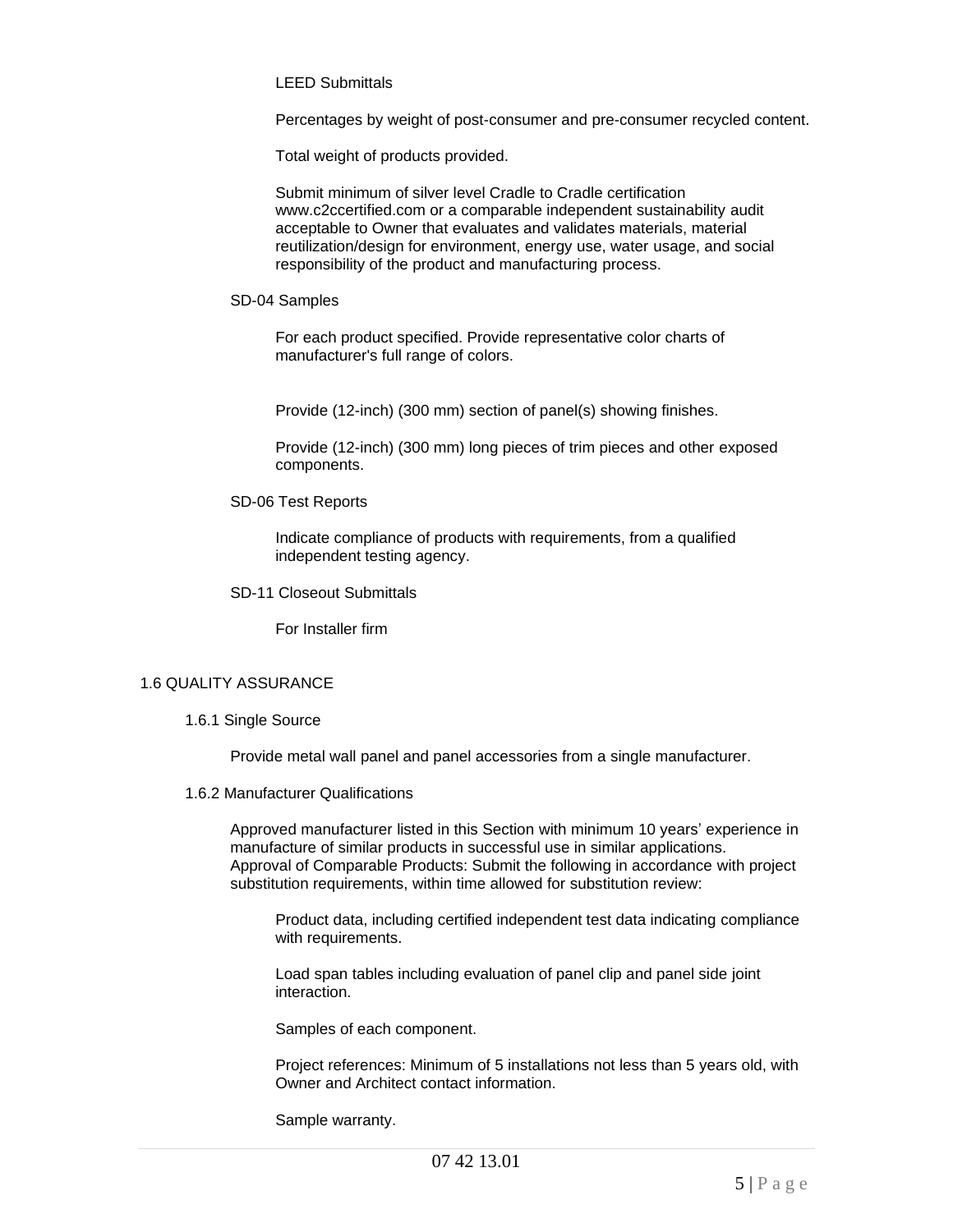Substitutions following award of contract are not allowed except as stipulated in Division 01 General Requirements.

Approved manufacturers must meet separate requirements of Submittals Article.

1.6.3 Installer Qualifications

Experienced Installer with minimum of 5 years' experience with successfully completed projects of a similar nature and scope.

#### 1.7 ADMINISTRATIVE REQUIREMENTS

1.7.1 Preinstallation Meeting

Conduct preinstallation meeting at site attended by Owner, Architect, manufacturer's representative, and other trade contractors.

Coordinate building framing in relation to metal wall panel assembly.

Coordinate installation of building air and water barrier behind metal wall panel assembly.

Coordinate window, door and louver, and other openings and penetrations of metal wall panel assembly.

#### 1.8 DELIVERY, STORAGE, AND HANDLING

Protect metal wall panel products during shipping, handling, and storage to prevent staining, denting, deterioration of components or other damage.

Deliver, unload, store, and erect metal wall panel products and accessory items without misshaping panels or exposing panels to surface damage from weather or construction operations.

### 1.9 WARRANTY

1.9.1 Special Manufacturer's Warranty

On manufacturer's standard form, in which manufacturer agrees to repair or replace components of metal wall panel assemblies that fail in materials and workmanship within [two] years from date of Substantial Completion.

1.9.2 Special Panel Finish Warranty

On manufacturer's standard form, in which manufacturer agrees to repair or replace metal wall panels that evidence deterioration of finish within the following periods from the date of substantial completion:

Warranty Period: 0 years.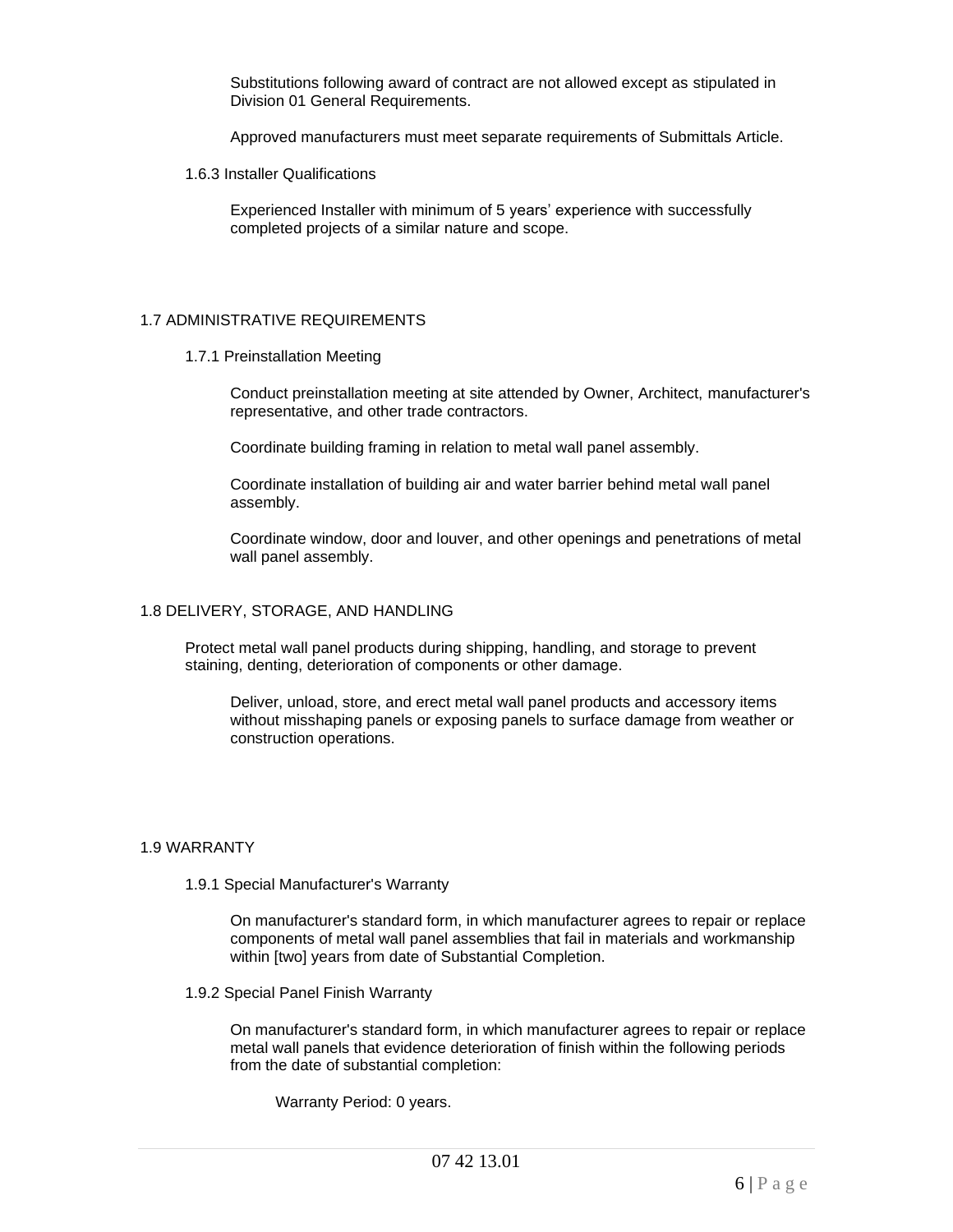# PART 2 PRODUCTS

#### 2.1 MANUFACTURERS

Basis of Design: Rollfab Metal Products, Rigidized Metal Wall Panels. Provide basis of design product [, or comparable product approved by Architect prior to bid].

> ROLLFAB METAL PRODUCTS, 2529 West Jackson Street, Phx, AZ 85009. Tel: (602) 275-1676. Fax: (602)275-1739. Email: info@ROLLFABMETAL.com. Web: www.ROLLFABMETAL.com.

#### 2.2 METAL WALL PANEL MATERIALS

Metallic-Coated Steel Face Sheet: Coil-coated, ASTM A 755/A 755M.

Zinc-Coated (Galvanized) Steel Sheet: ASTM A 653/A 653M, G90 (Class Z275), structural steel quality.

Aluminum-zinc alloy-coated Steel Sheet: ASTM A 792/A 792M, Class AZ50 Grade 50 (Class AZM150, Grade 275), structural steel quality.

Face Sheet: Minimum [(0.024 inch/24 gage) (0.60 mm)] [(0.032 inch/22 gage) (0.80 mm)], nominal uncoated thickness.

Surface: [Smooth] [Non-Directional Embossed].

Aluminum Face Sheet: Smooth surface coil-coated, ASTM B 209, 3003-H14 or 5052-H32 alloy.

Face Sheet: [(0.032 inch) (0.8 mm] nominal thickness.

Surface: [Smooth] [Non-Directional Embossed].

Aluminum Products Recycled Content: Average of postconsumer recycled content plus one-half of pre-consumer recycled content not less than 50 percent.

#### 2.3 CONCEALED FASTENER METAL WALL PANELS

Metal Wall Panels, General: Factory-formed, concealed fastener panels with interconnecting side joints, fastened to supports with concealed fasteners, with factoryapplied sealant in the side laps when required to meet performance requirements.

Basis of Design Product: ROLLFAB, RIGIDIZED-16.

Panel Coverage: (16 inches) (406 mm).

Panel Height: (0.875 inch) (22 mm).

#### 2.4 LINER PANELS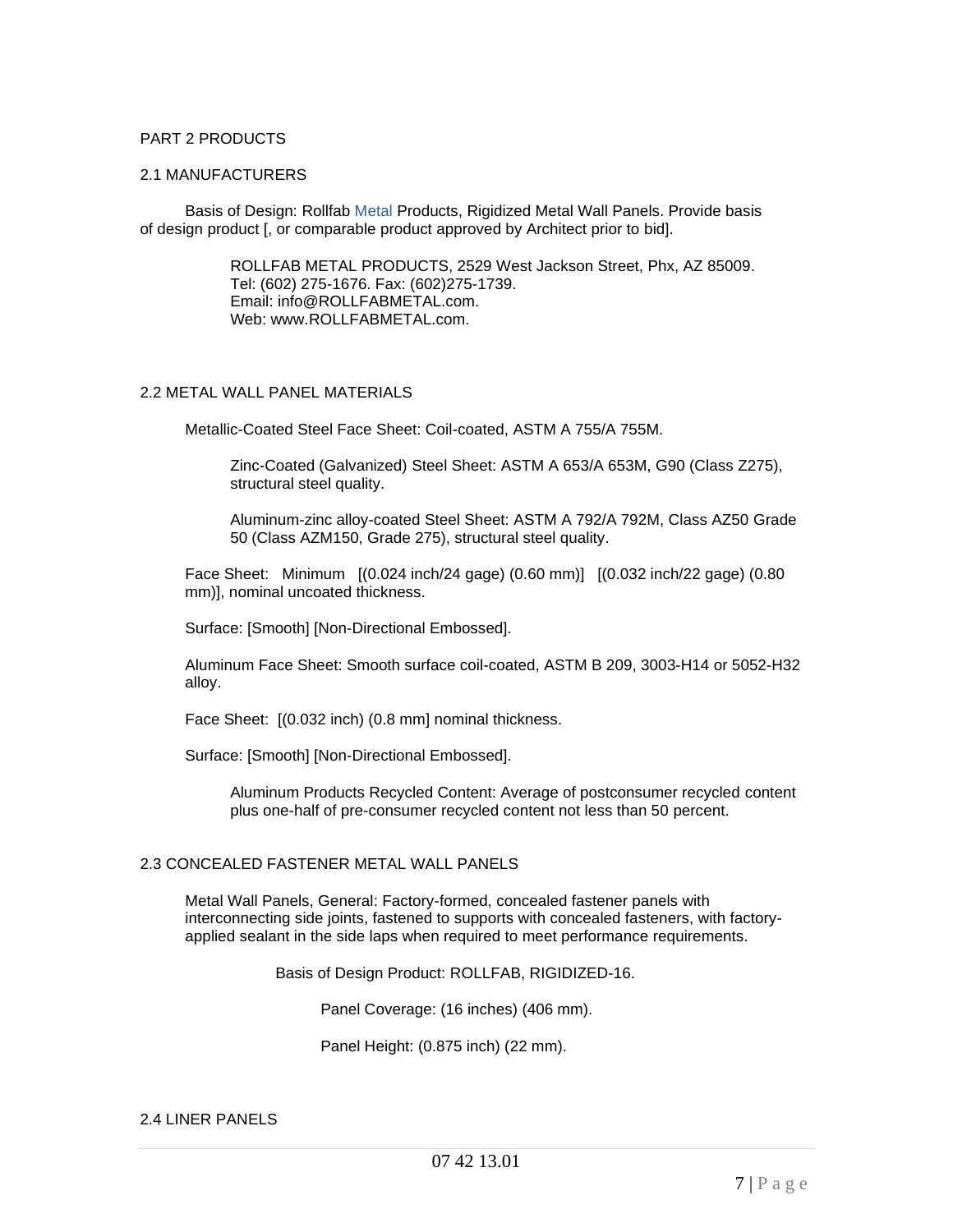# 2.5 METAL WALL PANEL ACCESSORIES

2.5.1 Metal Wall Panel Backup System

Refer to Division 07 Section "Insulated-Composite Metal Wall Backup Panel."

2.5.2 Metal Wall Panel Accessories, General

Provide complete metal wall panel assembly incorporating trim, copings, fasciae, parapet caps, soffits, sills, inside and outside corners, and miscellaneous flashings. Provide manufacturer's factory-formed clips, shims, flashings, gaskets, lap tapes, closure strips, and caps for a complete installation. Fabricate and install accessories in accordance with SMACNA 1793.

2.5.3 Mitered Corners (option)

Structurally bonded horizontal interior and exterior trimless corners matching metal wall panel material, profile, and factory-applied finish, fabricated and finished by metal wall panel manufacturer. Welded, riveted, fastened, or field- fabricated corners do not meet the requirements of this specification.

Basis of Design: RIGIDIZED Corners.

2.5.4 Formed Flashing and Trim

Match material, thickness, and color of metal wall panel face sheets.

2.5.5 Sealants

Type recommended by metal wall panel manufacturer for application, meeting requirements of Division 07 Section "Joint Sealants."

2.5.6 Flashing Tape

4-inch-wide self-adhering butyl flashing tape

2.5.8 Fasteners, General

Self-tapping screws, bolts, nuts, and other acceptable fasteners recommended by panel manufacturer. Where exposed fasteners cannot be avoided for miscellaneous applications, supply corrosion-resistant fasteners with heads matching color of metal wall panels by means factory-applied coating.

2.5.7 Concealed Clips

Galvanized steel, (0.051 inch/16 ga.) (1.29 mm) thick, designed to allow unimpeded thermal movement of panel and configured to hold panel minimum (1/2 inch) (12.7 mm) from substrate.

# 2.6 SECONDARY METAL SUBGIRT FRAMING

2.6.1 Miscellaneous Framing Components, General

Cold-formed metallic-coated steel sheet, ASTM A 653/A 653M, G90 (Z180).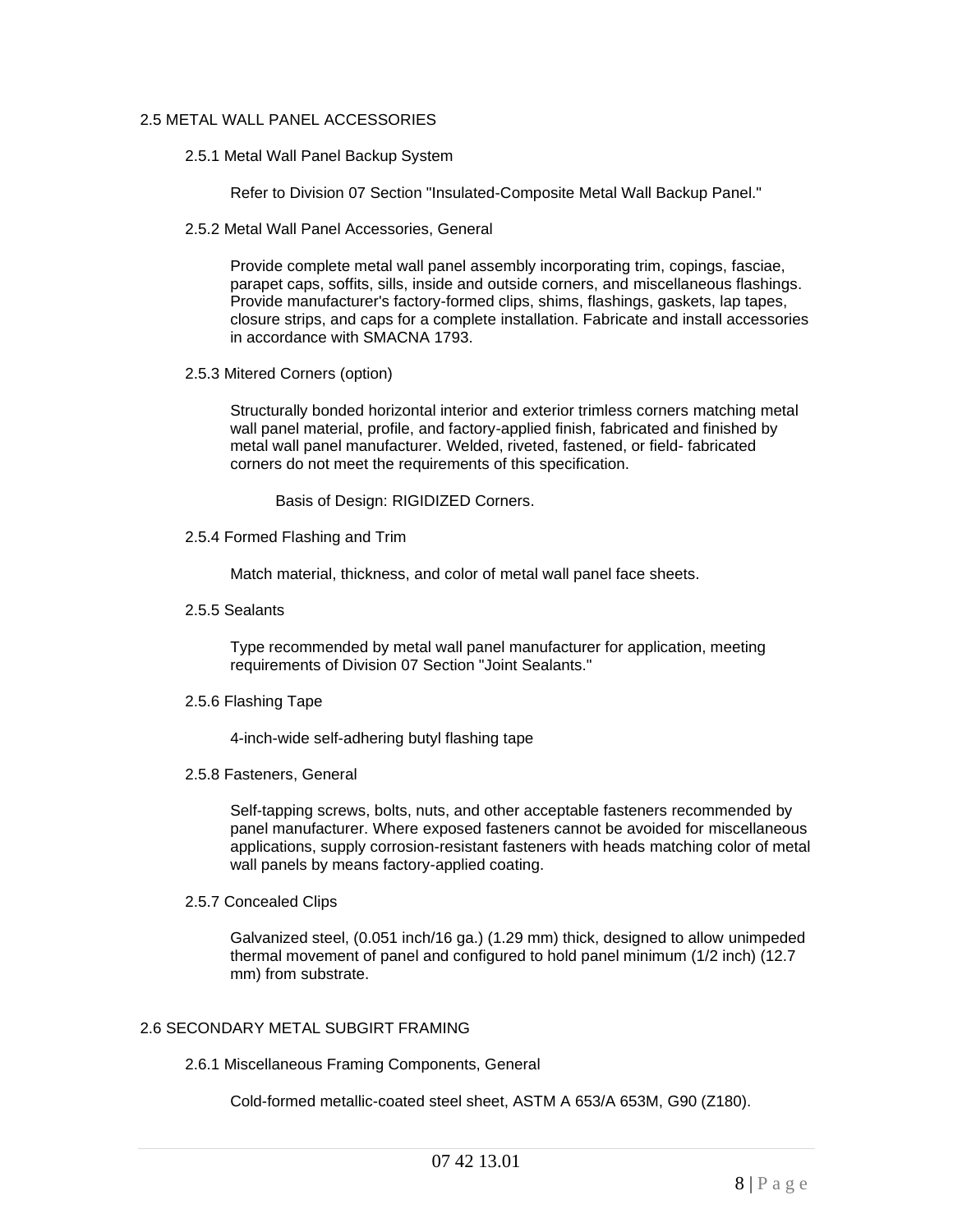Hat Channels: (0.053 inch/16 ga.) (1.34 mm) minimum.

Sill Channels: (0.053 inch/16 ga.) (1.34 mm) minimum.

#### 2.7 METAL WALL PANEL FINISHES

2.7.1 Exposed Coil-Coated Finish System

2.7.1.1 Fluoropolymer Two-Coat 0.2-mil primer with 0.8-mil 70 percent PVDF fluoropolymer color coat, [AAMA 620] [AAMA 621].

Basis of Design: PRO FINISH 500.

2.7.1.2 Fluoropolymer Two-Coat Metallic System 0.25-mil primer with 0.8-mil 70 percent PVDF fluoropolymer color coat providing a pearlescent appearance, [AAMA 620] [AAMA 621].

Basis of Design: Pro Finish 500 Metallic.

# PART 3 EXECUTION

# 3.1 EXAMINATION

3.1.1 Metal Wall Panel Substrate

Examine metal wall panel substrate with Installer present. Inspect for erection tolerances and other conditions that would adversely affect installation of metal wall panels.

# 3.1.2 Wall Substrate

Confirm that wall substrate is within tolerances acceptable to metal wall panel system manufacturer.

Maximum substrate and framing deviations from flat plane acceptable:

1/4-inch in 20 feet vertically or horizontally.

1/2-inch across building elevation.

1/8-inch in 5 feet.

#### 3.1.3 Framing

Inspect framing that will support metal wall panels to determine if support components are installed as indicated on approved shop drawings. Confirm presence of acceptable framing members at recommended spacing to match installation requirements of metal wall panels.

3.1.4 Air/Moisture Barriers

Confirm that work has been completed, inspected, and tested as required.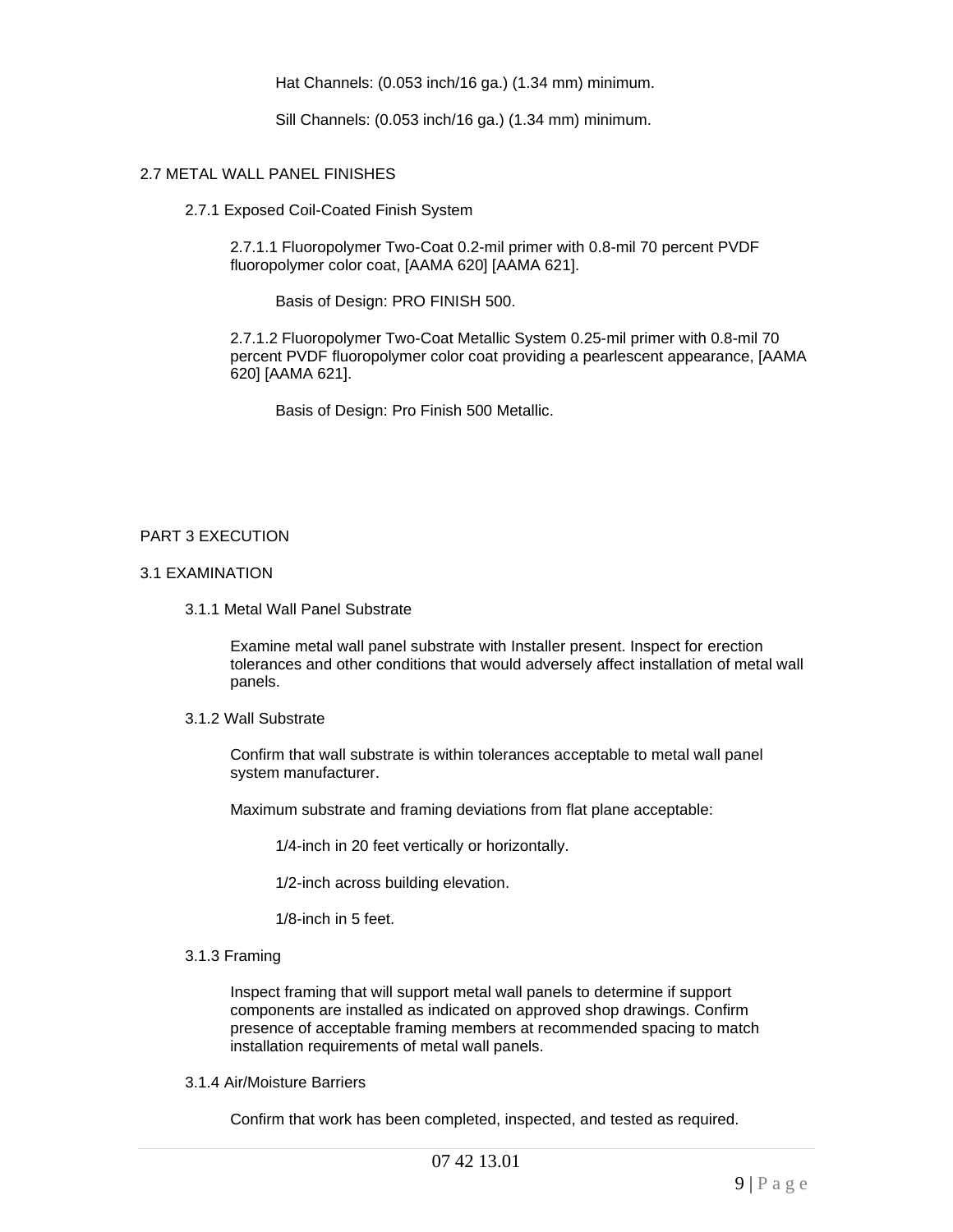#### 3.1.5 Openings

Verify that window, door, louver and other penetrations match layout on shop drawings.

3.1.6 Out of Tolerance Work

Correct out-of-tolerance work and other deficient conditions prior to proceeding with metal wall panel system installation.

# 3.2 SECONDARY FRAMING INSTALLATION

Secondary Metal Sub girt Framing: Install secondary metal framing components to tolerances indicated, as shown on approved shop drawings. Install secondary metal framing and other metal panel supports per ASTM C 1007 and metal wall panel manufacturer's recommendations.

# 3.3 METAL WALL PANEL INSTALLATION

# 3.3.1 General

Install metal wall panels in accordance with approved shop drawings and manufacturer's recommendations. Install metal wall panels in orientation, sizes, and locations indicated. Anchor metal wall panels and other components securely in place. Provide for thermal and structural movement. Insulated-Composite Metal Wall Backup Panels: Install in accordance with requirements of Division 07 Section "Insulated-Composite Metal Wall Backup Panels."

#### 3.3.2 Attaching Procedures

Attach panels to metal framing using recommended clips, screws, fasteners, sealants, and adhesives indicated on approved shop drawings. Fasteners for Steel Wall Panels: Stainless-steel for exterior locations and locations exposed to moisture; carbon steel for interior use only.

Fasten metal wall panels to supports with concealed clips at each joint at location, spacing, and with fasteners recommended by manufacturer. Install clips to supports with self-tapping fasteners.

Provide weatherproof escutcheons for pipe and conduit penetrating exterior walls.

Dissimilar Materials: Where elements of metal wall panel system will come into contact with dissimilar materials, treat faces and edges in contact with dissimilar materials as recommended by manufacturer.

# 3.3.3 Joint Sealers

Install joint sealants where indicated on approved shop drawings.